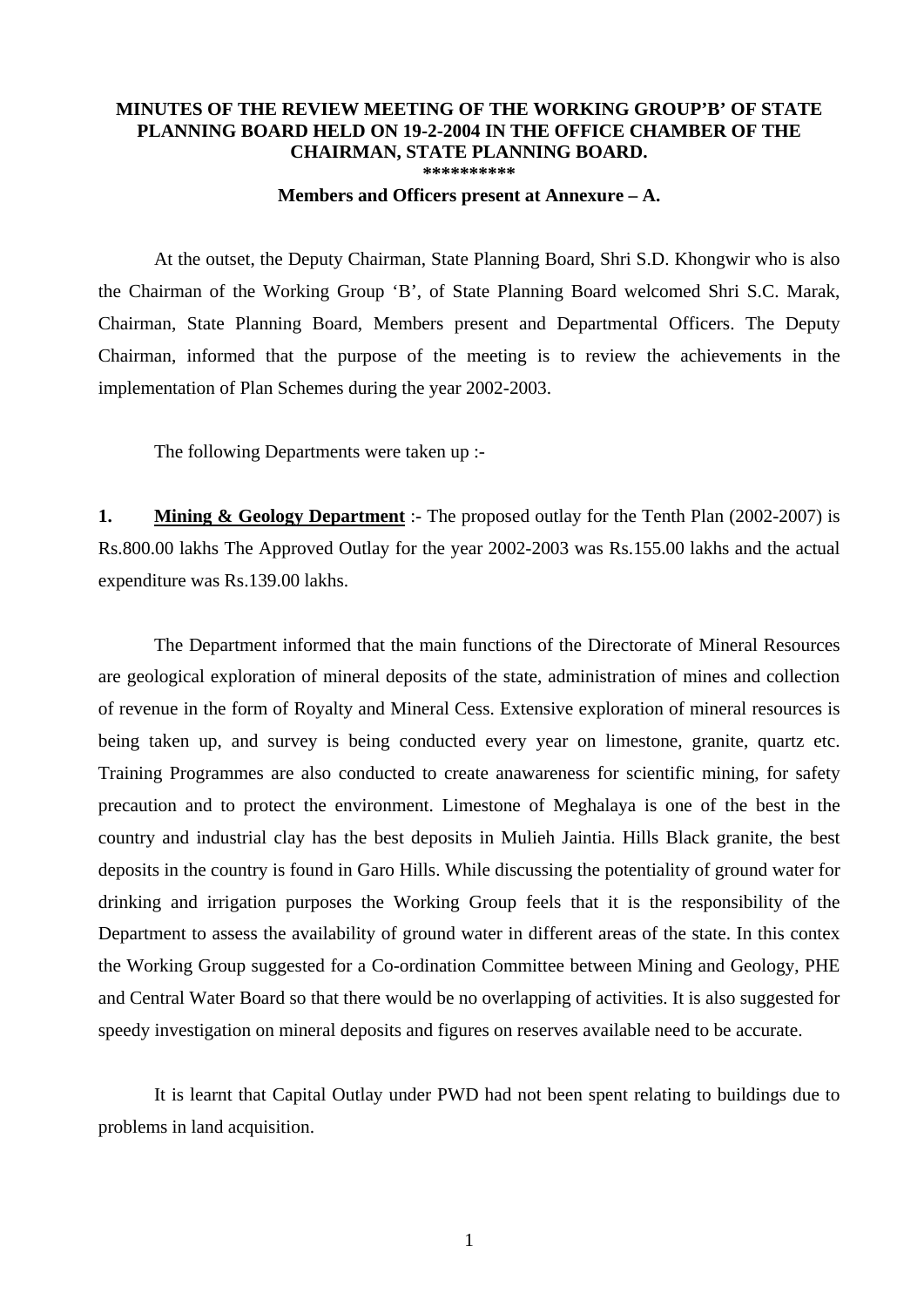On the question of collection of royalty, the Department clarified that Mining and Geology and Forest Department are the agencies for collection of royalty. Royalty is fixed by the Govt. of India and it was felt that it is high time for revision of the same. There are 13 check gates in all important roads but there is a lot of leakage and manipulation. This can be rectified only through cross checking with Treasury Challan and a regular inspection of the check gates. The collection of royalty is likely to cross 70 crores during 2002-2003.

 Additional infrastructures are also proposed to be created such as installation of additional check gates and computerization system which will help in monitoring the collection of revenue.

**2. Art and Culture** :- The Tenth Plan projected outlay is Rs.2000.00 lakhs. The Plan outlay for 2002-2003 was revised to Rs.565.00 lakhs and the actual expenditure was Rs.391.00 lakhs.

 The construction of the State Cultural Complex at Brookside, Shillong drew the attention of the Members of the Working Group. It was started since 1994 but till date, even Phase-I has not yet been completed. Phase-I includes seating arrangement and sound system and Phase-II includes Parking Lot. The seating capacity is 1200. About 13.00 lakhs had been paid for consultancy charges and acoustics. It is recommended that the Department should take a firm commitment to complete the project at the earliest and to pay and clear the pending committed expenditure that are payable to the contractor. The old building will be renovated and retained as a heritage.

 The Department had submitted projects/schemes for consideration for funding under NLCP/Doner funds which are as follows :-

- **1.** Extension of State Museum at Shillong.
- **2.** District Library Cum Auditorium at Nongstoin.
- **3.** District Library Cum Auditorium at Nongpoh.
- **4.** District Library Cum Auditorium at Williamnagar.
- **5.** District Library Cum Auditorium at Baghmara.
- **6.** District Museum Cum Auditorium at Tura.

The Department is advised to conduct an Archaelogical Survey and to prepare a list of ancient monuments for preservation.